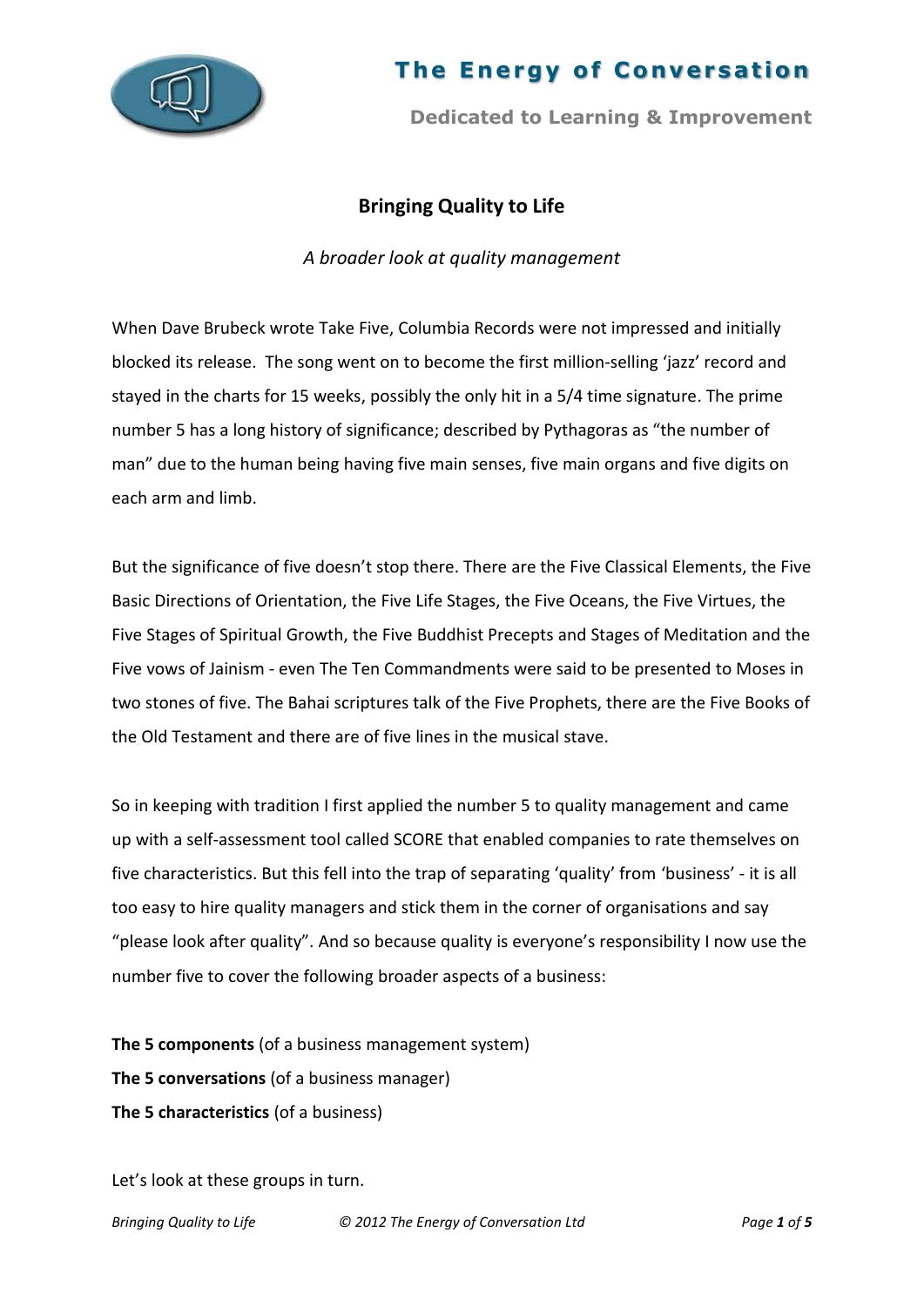# **The 5 key components of an integrated business management system**

| QMS         | quality management system                 |
|-------------|-------------------------------------------|
| <b>FMS</b>  | financial management system               |
| <b>CSR</b>  | corporate social responsibility (profile) |
| <b>ISMS</b> | information security management system    |
| <b>PMS</b>  | performance management system             |

Building a QMS using the traditional principles of quality management ensures that the system is centred round the market it operates in and facilitates a culture of continual improvement. Once this is embedded, an organisation can apply for an ISO 9001 quality certificate should they want to.

Building an ISMS using the key principles of information security ensures that the system is designed to protect the organisation's "CIA" – the confidentiality, integrity and availability of information – and doing that engenders 'a culture of privacy'. Once this is embedded, an organisation can apply for an ISO 27001 certificate to add further steel to its tender process.

A robust financial management system is imperative of course, but one that not only covers the fundamentals such as payroll and invoicing but that also facilitates accurate reporting, analysis and forecasting. Finance managers with a broader business understanding – i.e. quality and operations management - tend to have more of an impact in the organisation.

A PMS underpins the other components by incorporating a competency framework, productive appraisals, 360 degree feedback and 'a coaching style of leadership' amongst department heads. Social Responsibility doesn't need to be created or established for it already exists in the hearts of every member of staff looking for meaning in their jobs and for a way to make a positive contribution. This just needs to be realised and encouraged. CSR (ISO 26000) covers ethical business practices, contributions to community projects, the reduction of environmental impacts (ISO 14001), the management of health and safety (BS OHSAS 18001), and other causes that organisation wants to sponsor or get involved in. The aim is to get each component to harmonise and become fully integrated for maximum efficiency and so that there can be mutual learning from each component.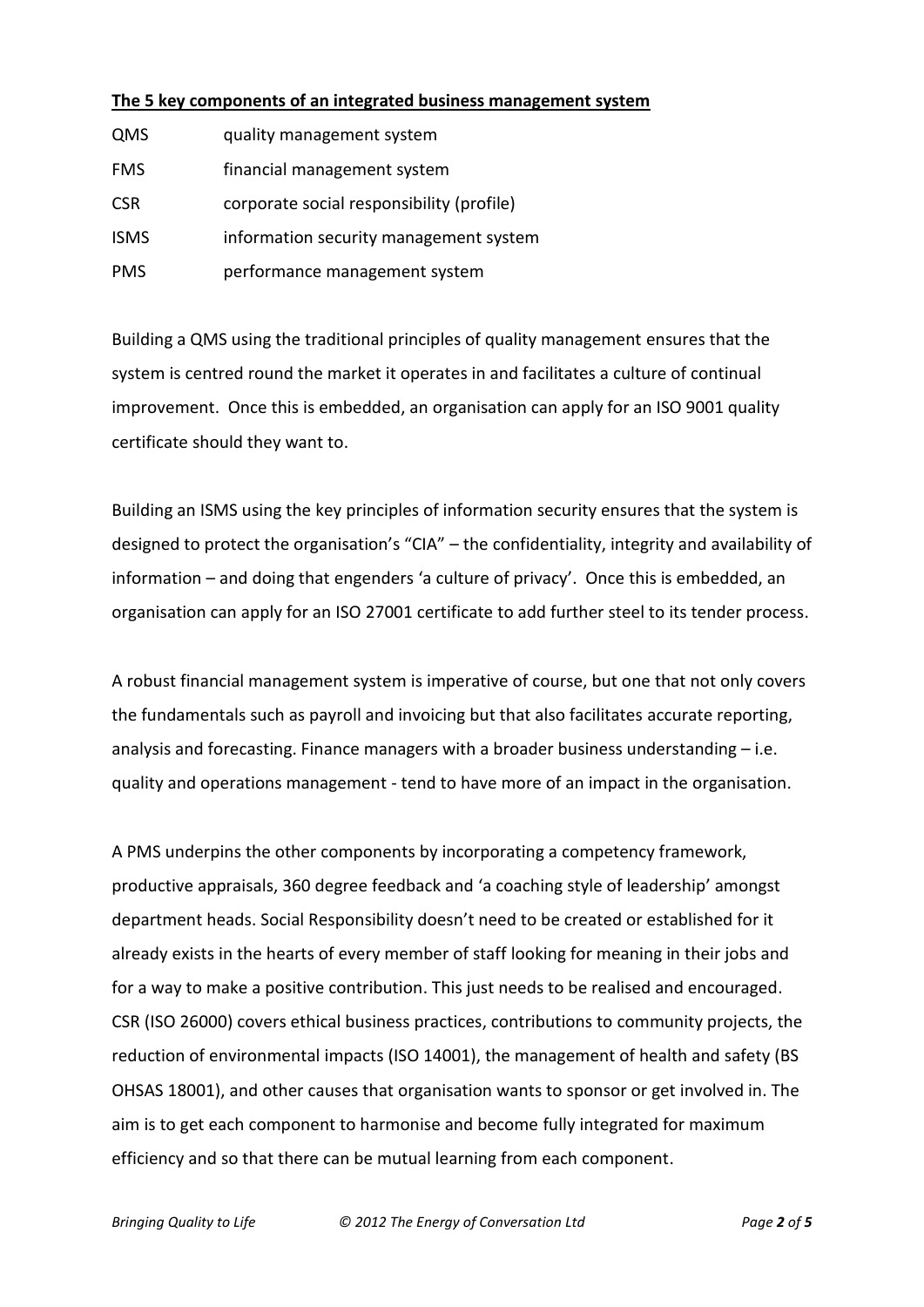#### **The 5 characteristics of a business**

If you go to a football match there is always a supporter who, in spite of watching the game for 60 minutes will lose track and ask "what's the score?". Similarly, you can run a company for a few years and easily lose track of where you are and where it is you are trying to go. Many companies conduct a self-assessment or audit to 'put a stake in the ground' and gauge where they are in terms of both business and quality management. The SCORE selfassessment tool is divided into the following categories:

**S**ervice – **this category looks at the overall level of service perceived by the customer through the various access channels - i.e. the business website, the company switchboard, the complaints department and the various social media platforms. These interfaces can often provide the customer with an instant perception of how an organisation conducts its business, even if it does not represent the full picture.**

**C**ommunication – **this is specifically about the quality of conversations across the organisation – i.e. the way internal meetings are conducted, the way messages are communicated to staff, building relationships with suppliers, understanding the customer to effectively determine their needs and keeping in touch with all relevant parties during the relevant life stages of a project or sale.**

**O**utput – **this is the end product (or 'specific service') provided to the client this is what ultimately determines whether the customer's needs have been met – it could be a car, a bottle of wine, a book, a data report, property, technical repairs, a maintenance contract etc. Two critical procedures must be in place:**  *verification* **(checking that the output meets the input – i.e. the initial request or specifications) and** *validation* **(checking that the output is fit for purpose – i.e. does what the customers wants it to do.**

**R**ecruitment & Retention – **this is about accurately identifying the type of staff required and the competencies they should have; an effective screening process that gets the right people in the right positions is essential and then following up with an on-going learning and development programme that keeps motivation levels up can be a deal-breaker in terms of sustained performance. As inappropriate leadership can chip away at the loyalty of talented people, department heads need the right kind of training before their direct reports become examples of bad management stories they tell later in their career.**

**E**nvironment – **this is about the infrastructure of the organisation – i.e. the performance of tools & equipment, IT systems, software etc.; it is also about the daily working environment – i.e. safe and tidy work areas, appropriate temperature levels and orderly filing systems. Humans not happy in their environment rarely work to their potential.**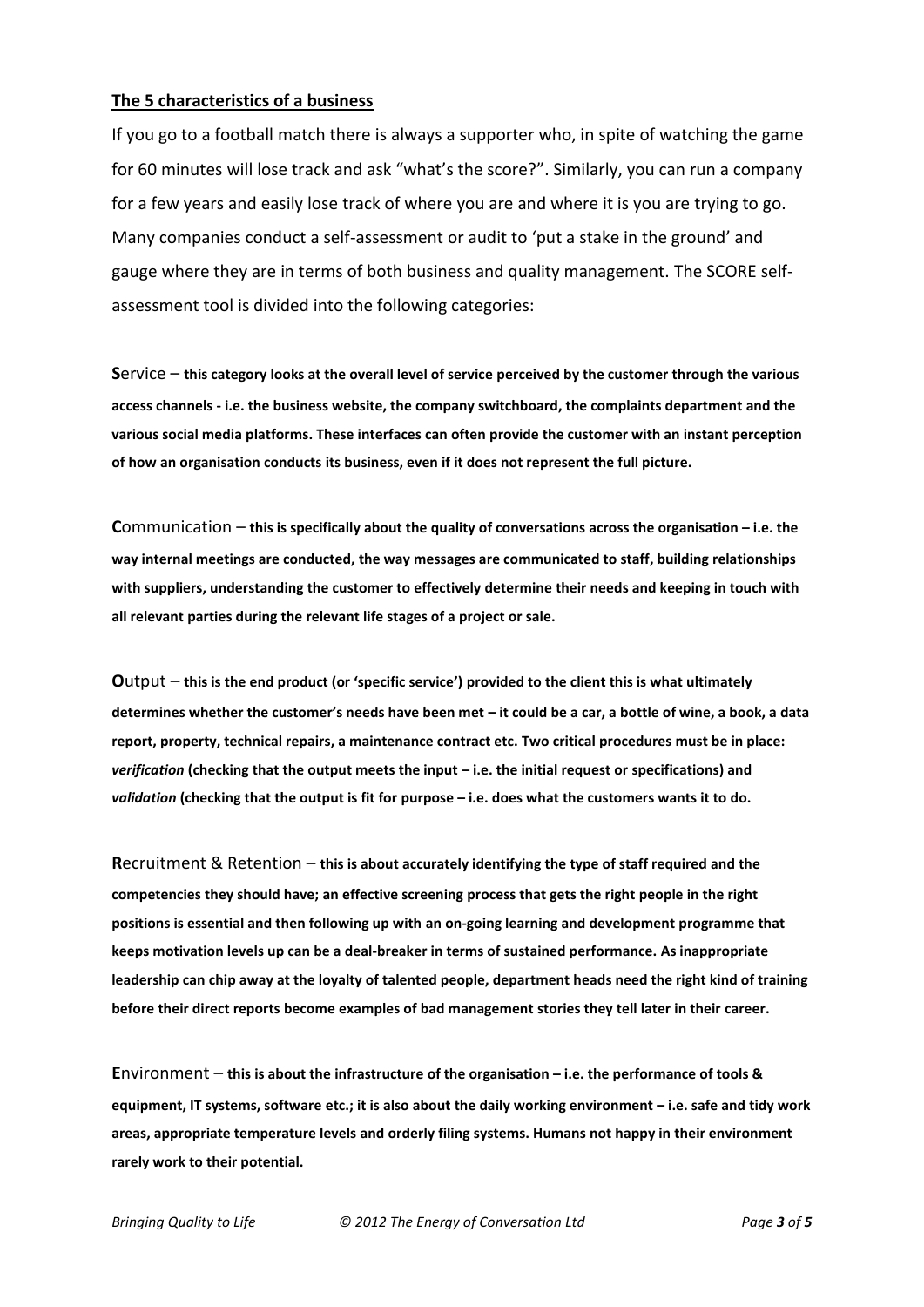### **The 5 conversations of a business manager**

| Customer  | (determining their needs and making sure their needs are met) |
|-----------|---------------------------------------------------------------|
| Learning  | (coaching, training and mentoring staff)                      |
| Auditing  | ('improvement conversations' that check on quality levels)    |
| Strategic | (short and long term planning)                                |
| Supplier  | (evaluating, selecting and monitoring)                        |

When we talk about ISO and 'systems' we run the risk of alienating people and turning business and quality management into a world full of rules and documentation. But ISO has changed a lot since the last quarter of the twentieth century, is now lighter in documentation and has a new focus on effective communication. Management for me is a series of effective conversations and the more productive that each conversation is the more productive the organisation will be. These conversations form into the above groups.

**Conversations with customers** begin with an accurate determination of their needs and their expectations and then to ensure that they are kept informed throughout the process so that their initial needs and expectations are ultimately met and hopefully exceeded.

**Conversations with suppliers** should start with the intention of generating something that is 'mutually beneficial' (one of the core quality management principles). From the customer's point of view this should incorporate evaluation, selection and monitoring to ensure that the supplier delivers something that supports the requirements of the end client.

For the business to become 'a learning organisation' it needs to hold meaningful and **Learning Conversations** with staff by choosing the appropriate intervention; training (the passing of specific skills), mentoring (guidance from an experienced colleague) or coaching (facilitation with a view to greater levels of empowerment and accountability).

The organisation can also learn through its internal (and external) auditing programmes and should view these audits as **Improvement conversations**. Auditors can become the organisation's best friends by not only uncovering serious issues but by helping to determine the root causes of problems so that their recurrence can be prevented.